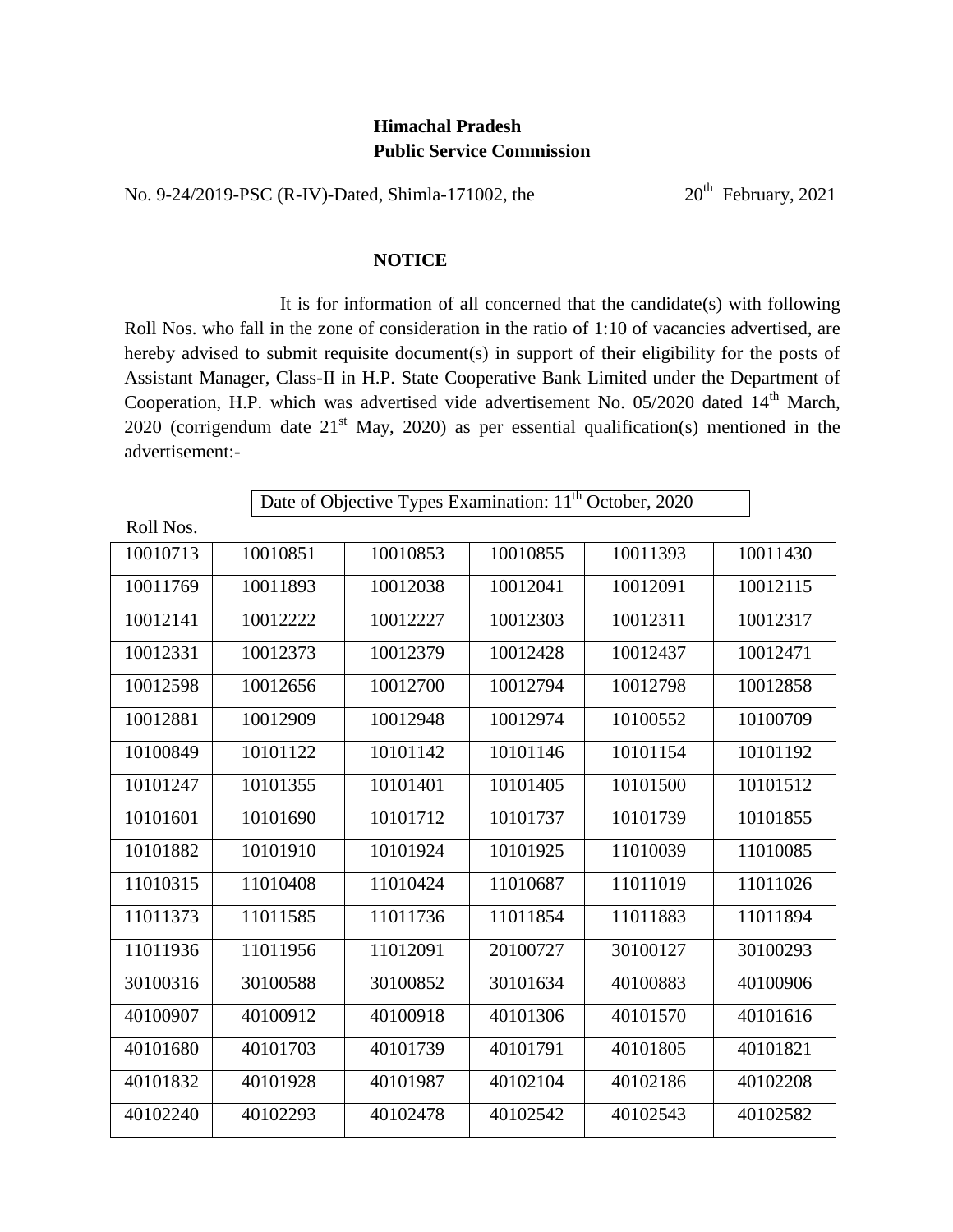| ۰.<br>I  |
|----------|
| ł<br>. . |
|          |

| 40102585 | 40102612 | 40102885 | 40103082 | 40103125                 | 40103134 |
|----------|----------|----------|----------|--------------------------|----------|
| 40103137 | 40103163 | 40103213 | 40103232 | 40103278                 | 40103283 |
| 50100154 | 50100261 | 50100804 | 50101072 | 50101246                 | 50101397 |
| 50101683 | 50101826 | 50101888 | 50101911 | 50101986                 | 50102021 |
| 50102028 | 50102043 | 50102046 | 50102165 | 50102184                 | 50102227 |
| 50102294 | 50102342 | 50102358 | 50102364 | 50102367                 | 50102484 |
| 50102498 | 50102504 | 50102511 | 50102520 | 50102863                 | 50103051 |
| 50103155 | 50103195 | 60100878 | 60101095 | 60101155                 | 70100924 |
| 70101985 | 70102106 | 70102223 | 70102267 | 70102436                 | 70102513 |
| 70102524 | 70102578 | 70102599 | 70102709 | 70102774                 | 70102806 |
| 70102971 | 70103158 | 70103390 | 70103430 | 70103431                 | 70103433 |
| 70103470 | 70103515 | 70103578 | 70103759 | 70103988                 | 70104051 |
| 80100170 | 80100438 | 80100788 | 80100934 | 80100958                 | 80101032 |
| 80101163 | 80101394 | 80101397 | 80101494 | 80101599                 | 80101601 |
| 80101714 | 80101723 | 90100608 | 90101163 | 90101659                 | 90101711 |
| 90101792 | 90101832 | 90102078 | 90102305 | 90102446                 | 90102703 |
| 90103354 | 90103486 | 90103624 | 90103983 | 90103984                 | 90104010 |
| 90104032 | 90104141 | 90104142 | 90104194 | 90104239                 | 90104289 |
| 90104290 | 90104308 | 90104318 | 90104325 | 90104788                 | 90104805 |
| 90104837 | 90104865 | 90104869 | 90104925 | 90104944                 | 90105017 |
| 90105039 | 90105193 | 90105251 | 90105310 | 90105424                 | 90105509 |
| 90105705 | 90105708 | 90105729 | 90105800 | 90105803                 | 90105877 |
| 90106107 | 90106110 | 90106143 | 90106244 | 90106270                 | 90106273 |
| 90106304 | 90106390 | 90106527 | 90106532 | 90106584                 | 90106586 |
| 90106636 | 90106846 | 90106848 | 90106888 | 90107004                 | 90107051 |
| 90107129 | 90107164 | 90107381 | 90107410 | 90107499                 | 90107573 |
| 90107594 | 90107715 | 90107749 | 90107909 | Total = $268$ candidates |          |
|          |          |          |          |                          |          |

The requisite documents along with printout of online recruitment application(s) (ORA) must reach Commission's office by post addressed to 'The Secretary, H.P. Public Service Commission, Nigam Vihar, Shimla-171002 " or by hand within 10 days